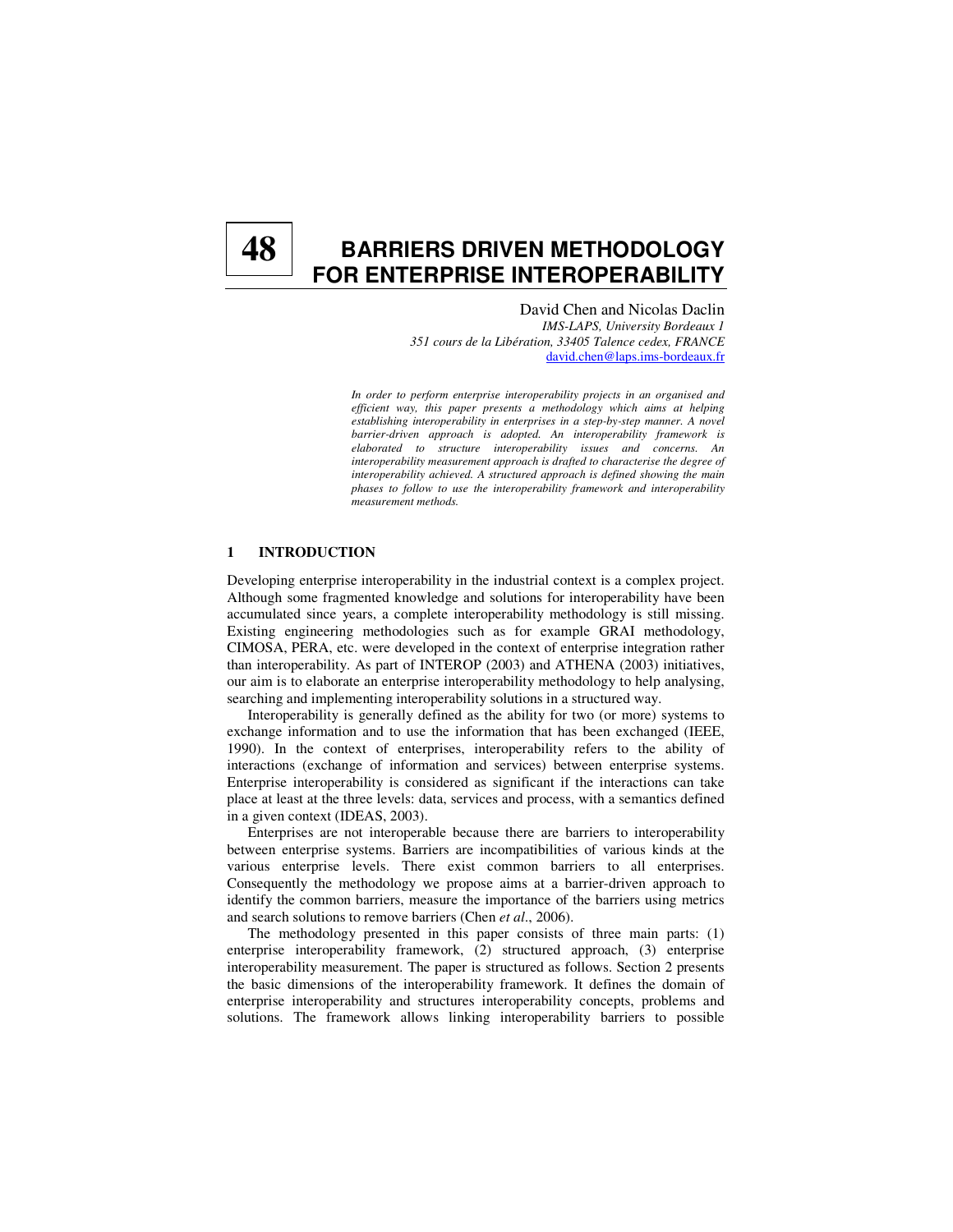solutions for removing the barriers. Based on the framework, section 3 discusses the measurement of degree of interoperability. Three kinds of measures are outlined, namely interoperability potential, compatibility and performance measures. Section 4 defines a structured approach with the main steps to follow and the actors involved in an interoperability project. In section 5 a simplified example will be presented to illustrate the use of the methodology. Future works and conclusions will be given in section 6.

## **2 ENTERPRISE INTEROPERABILITY FRAMEWORK**

The term 'framework' refers to an organising mechanism to structure concepts or 'things' in a certain ways. Recently several initiatives on interoperability have proposed interoperability frameworks to structure issues and concerns in quite different ways. The European Interoperability Framework in the eGovernment domain (EIF, 2004) defines three types of interoperability: semantic, technical and organisational. A similar approach was also proposed in e-Health interoperability framework (NEHTA, 2006) which identified three layers: organizational, informational and technical interpretabilities. In manufacturing area the IDEAS interoperability framework (IDEAS, 2003) defines three main layers (Business, Knowledge and ICT) with two additional vertical dimensions (Semantics and Quality attributes). More recently the ATHENA Interoperability Framework (AIF) proposes to structure interoperability issues and solutions at the three levels: conceptual, technical and applicative (ATHENA, 2003).

Our goal is to tackle interoperability problems through the identification of barriers which prevent interoperability to happen. The Interoperability Framework we proposed (Chen *et al*., 2006) (INTEROP, 2006) is barrier-driven and has taken into account the basic concepts addressed in the existing frameworks. In particular in the European Interoperability Framework, interoperability is studied from three aspects: Semantic, Technical, and Organisational. In our proposal, these three aspects are considered as problems (barriers) to be tackled rather than interoperability to be established. Consequently three categories of barriers are defined: conceptual barriers (syntax/semantic incompatibilities), technological barriers (additional incompatibility due to the use of computer), and organisational barriers (related to the incompatibilities of method of work, organisation structure,..). In summary the three main framework dimensions we identified are:

- *Interoperability concerns* which defines the content of interoperation that may take place at various levels of the enterprise (data, service, process, business).
- *Interoperability barriers* which identifies various obstacles to interoperability in three categories (conceptual, technological, and organisational)
- *Interoperability approaches* which represents the different ways in which barriers can be removed (integrated, unified, and federated)

Figure 1 shows the interoperability in its simplified form with only two dimensions.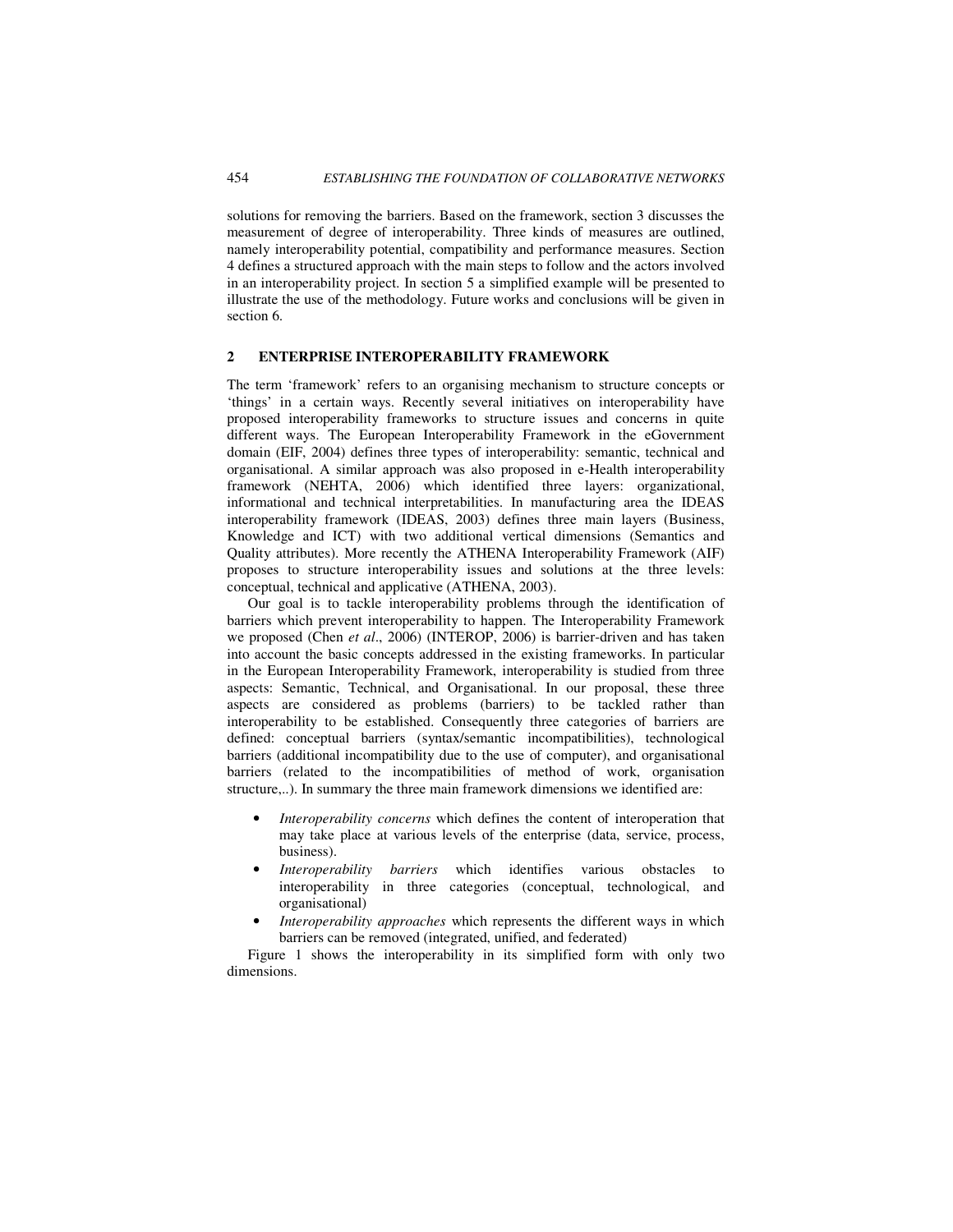| lop<br>barriers<br>lop<br>concerns | CONCEPTUAL | <b>TECHNOLOGICAL</b> | ORGANISATIONAL |
|------------------------------------|------------|----------------------|----------------|
| <b>BUSINESS</b>                    |            |                      |                |
| <b>PROCESS</b>                     |            |                      |                |
| <b>SERVICE</b>                     |            |                      |                |
| <b>DATA</b>                        |            |                      |                |

Figure 1. Interoperability Framework (here only the first two dimensions)

The focus of the interoperability framework is structuring barriers to interoperability and solutions for removing the barriers. This is important for retrieval and reuses the existing knowledge. For example, PSL (Process Specification Language) allows removing the conceptual barrier (syntactic and semantic barriers) for process interoperability using unified approach. This interoperability framework is partially implemented in Metis modelling tool1 using the Metis Enterprise Architecture Framework (MEAF). It aims at supporting the search and analysis of available solutions. More details on the framework and the additional dimensions associated to the framework can be found in (INTEROP, 2006).

## **3 ENTERPRISE INTEROPERABILITY MEASURE**

The fact that interoperability can be improved means that there exists metrics for measuring the degree of interoperability. Measuring interoperability allows a company knowing its strengths and weaknesses to interoperate with a third company and to prioritize actions to improve their collaboration ability. To day few methods are developed for measuring interoperability. Existing approaches mainly focus on maturity measure (C4ISR, 1998) (Kasunic, 2004). Maturity can be seen as a kind of interoperability potential. The term maturity model was popularized by the SEI (Software Engineering Institute) when they developed the Capability Maturity Model (CMM) in 1986. Five maturity levels have been proposed (CMM, 2004), namely initial, repeatable, defined, managed and optimizing. Several other models have been developed in different disciplines and focusing on different levels of the enterprise, for example: the Service-Oriented Architecture Maturity Model (Bachman, 2005), the Extended Enterprise Architecture Maturity Model (IFEAD, 2004), the NASCIO (2003) Enterprise Architecture Maturity Model and the Organisational Interoperability Maturity Model (Clark *et al*., 1999). These models aimed at evaluating processes within organizations and identifying best practices useful in helping them increase the maturity of their processes.

More focused on interoperability issues, the LISI (Levels of Information Systems Interoperability) proposed a maturity model for measuring interoperability in five levels of maturity: isolated, connected, functional, domain, enterprise (C4ISR, 1998). Some similar approaches have been developed based on LISI, for example

<sup>&</sup>lt;sup>1</sup> Troux Technologies, "Metis". http://www.troux.com/products/metis/ (accessed: 2006).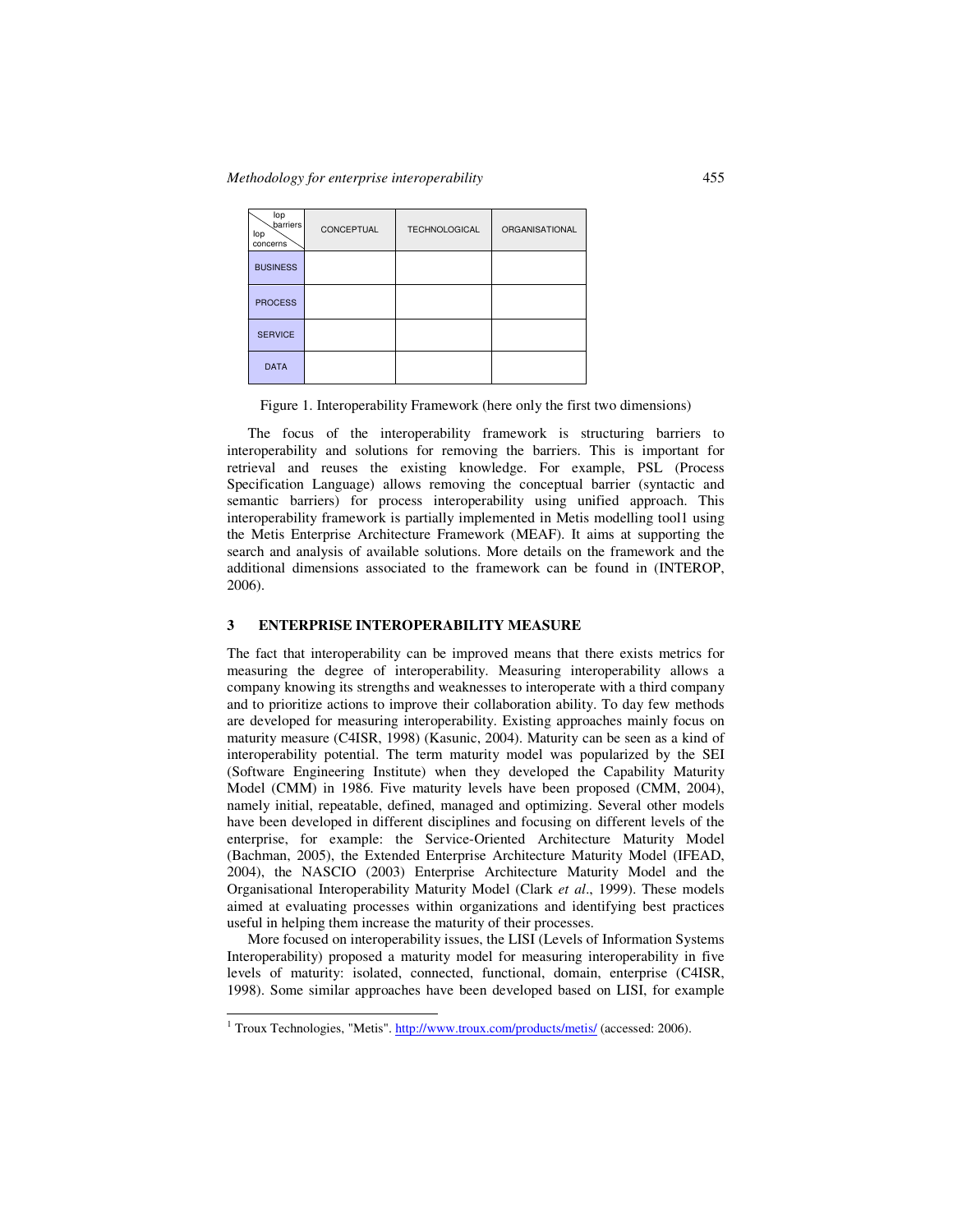the TENA model identifies six levels (isolated, co-habitable, syntax, semantic, seamless, and adaptive). These maturity models for interoperability were mainly developed for the arm systems of the US department of defence.

Based on these existing maturity models, ATHENA project has elaborated for the manufacturing enterprise the EIMM (Enterprise Interoperability Maturity Model) to address interoperability issues at all levels of the company (ATHENA, 2005). Defining the EIMM involves two tasks: (i) identifying the main areas of concern on which an enterprise need to work in order to achieve interoperability both internally and externally, (ii) defining the maturity levels that describe the improvement path for each area of concern.

In our methodology three types of interoperability measurement are considered: (i) potential measurement, (ii) compatibility measurement, and (iii) performance measurement. This allows going far beyond existing approaches which only consider maturity evaluation.

The interoperability potential measurement is concerned with the identification of a set of characteristics (maturity) that have impact on the interoperability. These measures are performed on one enterprise/system without the necessity to know its interoperation partner. The objective is to evaluate the potentiality of a system to adapt and to accommodate dynamically to overcome possible barriers when interacting with a third partner. For example, an open system has a higher potential of interoperability than a closed system. Our methodology will make use of EIMM to measure interoperability potential of a company.

The interoperability compatibility measurement has to be performed during the engineering stage i.e. when systems need to be re-engineered in order to establish interoperability with a known partner. This measure is performed when the partner/system of the interoperation is known. The measure is done with respect to the identified barriers to interoperability. The highest degree of compatibility means that all the barriers to interoperability are removed. The inverse situation means the poorest degree of interoperability. For measuring the interoperability compatibility, we have developed EIDM (Enterprise Interoperability Degree Measurement) (Daclin *et al*., 2006) (ATHENA, 2007) based on the interoperability framework.

The performance measurement has to be performed during the operational phase i.e. run time, to evaluate the ability of interoperation between two cooperating enterprises. Criteria such as cost, delay and quality can be used to measure the performance with respect to barriers and concerns during a basic interoperation cycle. Therefore, each type of measurement has to be valued with local coefficients in order to get a global coefficient ranging from "poor interoperability" to "good interoperability". The performance measurement is part of EIDM developed within the frame of ATHENA A8 project. Details about both EIMM and EIDM approaches can be found in (ATHENA, 2007).

#### **4 STRUCTURED APPROACH**

The structured approach aims at defining the main phases to follow in a sequential way with possible iterations between the phases. Depending on whether the methodology is being applied to an individual company or a pair collaboration partners each phase will involve the use of the EIMM or the EIDM. Four main phases and activities are identified: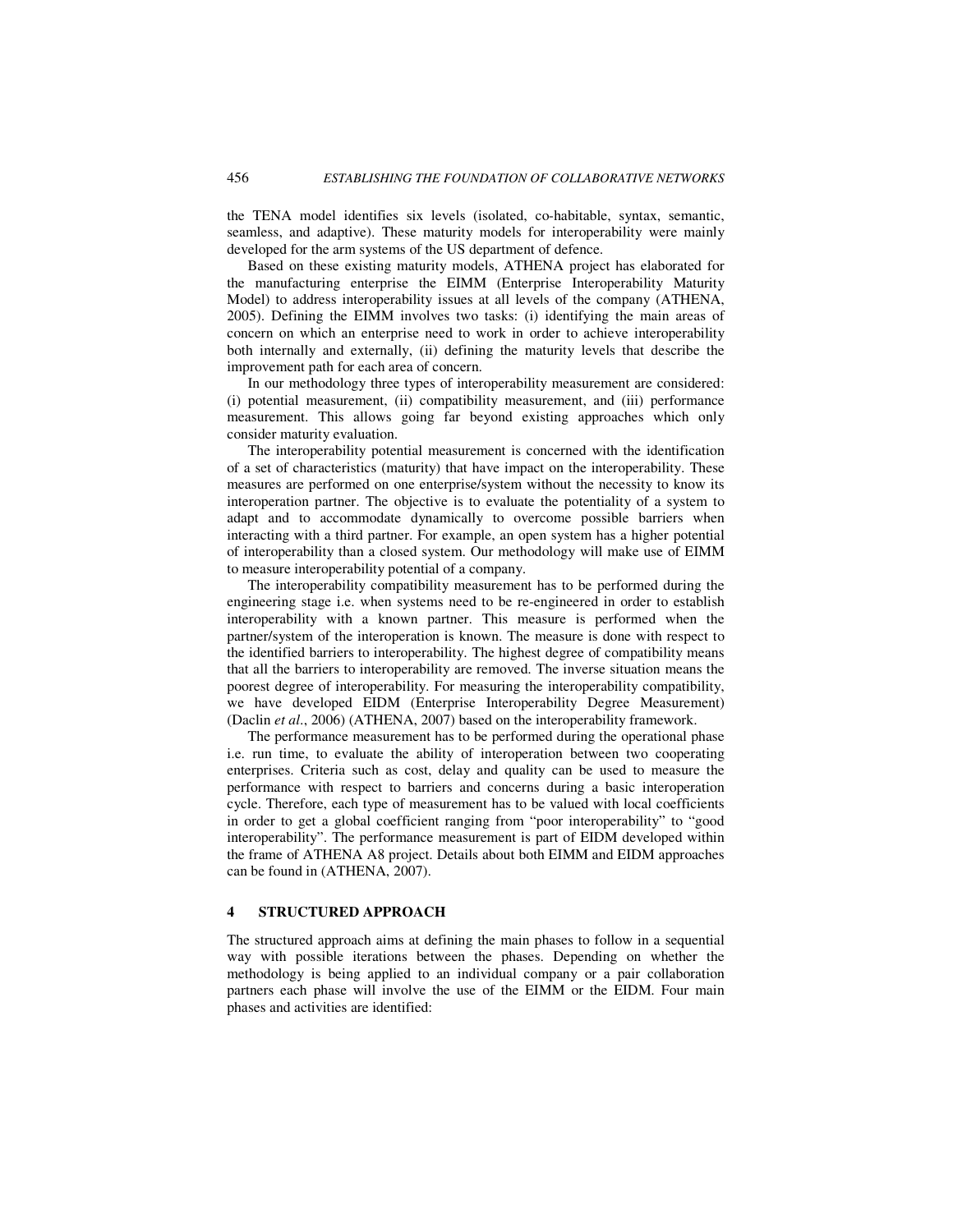(i) Definition of objectives and needs: It aims at defining the interoperability performance targeted, evaluating the feasibility and cost as well as project planning.

- Define needs of interoperability for each area of concern defined in the EIMM.
- Define needs of interoperability in terms of enterprise level and approach (integrated, unified, and federated) as defined in the EIDM.

(ii) Analysis of existing system: The man goal of this phase is to identify actors, applications and systems involved, and interoperability problems encountered.

- Analyze the as-is situation, define the to-be situation and the gaps between them.
- Identify barriers to interoperability, measure existing interoperability using EIDM (compatibility measurement), analyze strong and weak points.

(iii) Select and combine solutions: It consists in searching and selecting available interoperability solution elements through the interoperability framework.

- Provide recommendation in the form of a conceptual solution (i.e.: standards to be adopted, which solutions to use and where to apply them, etc.).
- Combine and construct a company specific a technical solution taking into account the objective and constraints of the company

(iv) Implementation and test: In this phase, solutions to remove the barriers will be tested and evaluated.

- Implement the technical solutions elaborated.
- Carry out performance measures and compare to the targeted interoperability degree and performance.

The most crucial activity is to identify the barriers to achieve the interoperability degree targeted by the companies. Identifying barriers is only concerned with those 'things' that need to be shared and exchanged between two systems/companies. Interoperability requires a common basis for those elements.

After having identified barriers, solutions need to be searched to remove the barriers. Consequently one needs to map the barriers onto the knowledge/solution repository which is structured according to the framework. Queries can be expressed in terms of barrier types. Solutions found may need to be adapted or combined.

One the solution(s) implemented, a new measurement needs to be done to verify if barriers are removed effectively using the proposed solution(s). In some cases the interoperability is improved but there still exist some incompatibilities. A new iteration is required to adapt the solution or use other solutions till all barriers are completely removed. Performance measures may also be required at the test phase

The methodology is participative and four groups of actors are defined based on the GRAI methodology:

- Project board: the top-level management members of the company. They give the objectives of the project.
- Synthesis group: the main responsible people of the company. They ensure the follow-up of the project and check the results at various stages.
- Specialist group: experts in interoperability and methodology. They give advice to the synthesis group, build various models and perform analysis.
- Interviewees group: company people to be interviewed by specialists. They provide information needed by the other groups.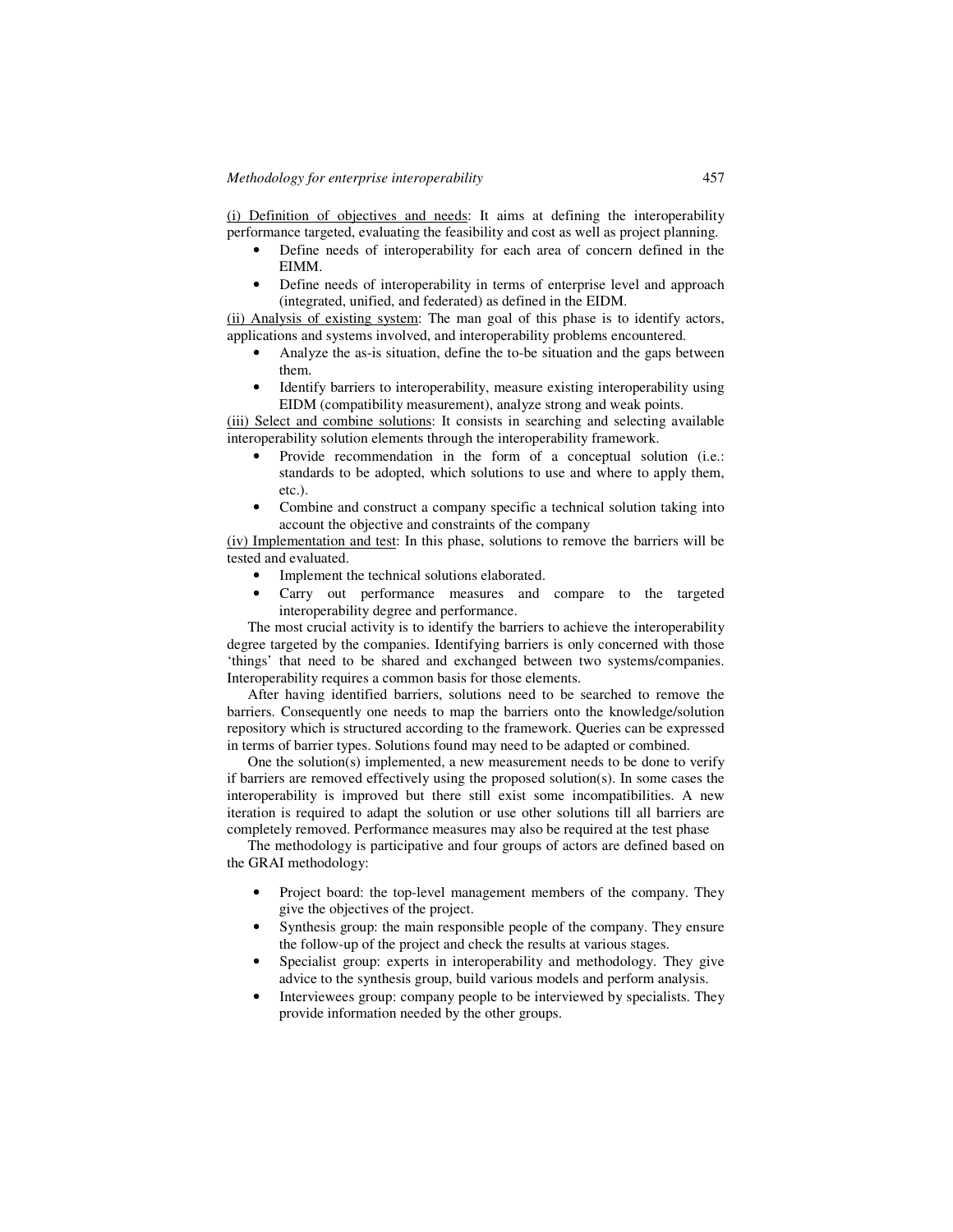It is necessary to plan the meetings and tasks to perform. Usually, several iterations are needed to get a validated analysis and models representing the as-is situation of the company.

## **5 APPLIYING METHODOLOGY**

The methodology is partially applied in the frame of the ATHENA A8 project (SME Interoperability in Practice). The case was provided by SAP based on a Carrier-Shipper Scenario (ATHENA, 2007). The study focuses on the application of EIDM to the scenario, where an SME shipper uses the services of multiple larger carriers. It aims at showing how we uncover interoperability barriers, classify interoperability barriers in a coherent framework, classify interoperability solutions in the same framework and use the framework to select the right solutions to each barrier.

The application started by modelling the scenario of interoperation. In the scenario, a set of needs and objectives for new solutions have been defined from the point of view of an SME shipper. For examples, (Semi-) automatic integration of Carrier Services, data and process mapping, user interface, predefined and easy configurable adapters, and configuration etc. The targeted interoperation the all four enterprise levels (business, process, service, and data). Federated and unified approaches are preferred to full integration to keep autonomy/flexibility at the two sides.

During the analysis phase, EIDM was used to identify the barriers between the two companies. Figure 2 shows the process depicted in the scenario and summarises the main barriers that were identified and dealt in the project.



Figure 2. Scenario mapped with interoperability barriers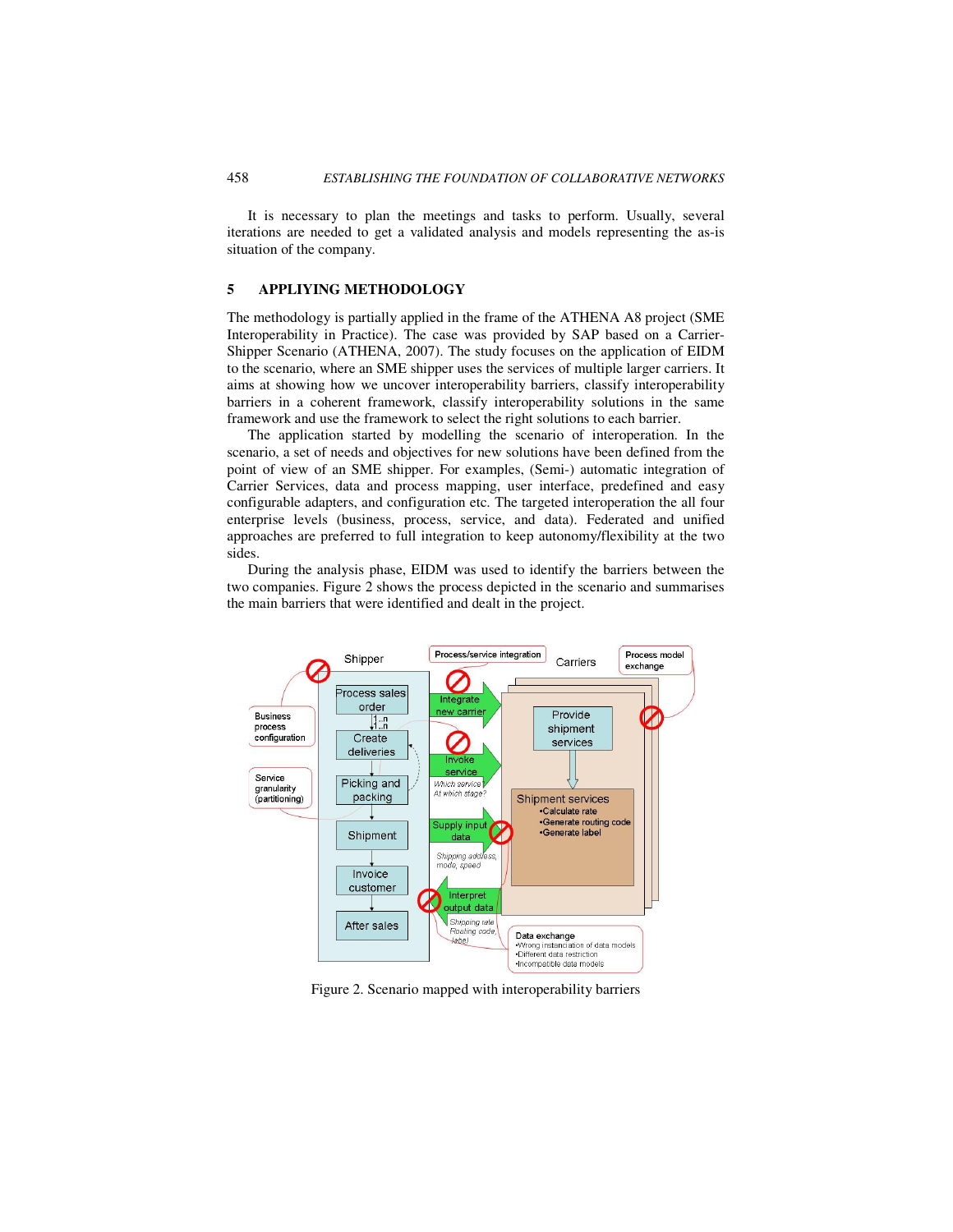#### *Methodology for enterprise interoperability* 459

The barriers identified and presented in figure 2 are mapped to the interoperability framework. For each barrier, a template was used to describe in detail the levels of enterprise concerned, the interoperability problem encountered, the ATHENA solutions identified and possible adaptations necessary to implement the solutions. Table 1 shows an example of data exchange barrier described using the template.

| <b>Template elements</b>           | <b>Description</b>                                        |  |
|------------------------------------|-----------------------------------------------------------|--|
| Enterprise levels concerned        | Data, Service                                             |  |
| Barriers to interoperability       | Conceptual barrier - Incompatible syntactic and semantic  |  |
|                                    | representation of data at each interacting partner        |  |
| Interoperability problem           | Different models adopted by the companies makes data      |  |
|                                    | exchange difficult as enterprises cannot exchange their   |  |
|                                    | data automatically                                        |  |
| <b>ATHENA</b> solutions identified | - Conceptual solutions: Annotation of proprietary models  |  |
|                                    | according to<br>ontology<br>allow<br>to<br>data<br>common |  |
|                                    | reconciliation                                            |  |
|                                    | - Technical solutions: A3 tools, WSDL Analyzer            |  |
| $ATHENA$ results evaluation $-$    | - Adoption of the common generic ontology reflecting      |  |
| Relevance to SMEs                  | the business domain                                       |  |
|                                    | - The WSDL Analyzer detects mismatches between data       |  |
|                                    | a service expects and provides                            |  |
|                                    | - Relevant for SME which receive required interfaces of   |  |
|                                    | big companies which expect that their smaller business    |  |
|                                    | partners adapt to their interfaces                        |  |
| <b>Planned Adaptations</b>         | Possibility to manipulate the generated<br>mappings       |  |
|                                    | between heterogeneous interfaces.                         |  |
| Remarks                            | There exist other solutions for data mapping. However,    |  |
|                                    | none of them is directly concerned with Web service       |  |
|                                    | interface compatibility                                   |  |

Table 1. Incompatible syntactic and semantic representation of data

During the phase of search of solutions, some ATHENA solutions were selected according to their ability to remove the identified barriers. Each solution is described at the two levels of abstraction: (i) conceptual solution independent of a technology, (ii) technology solution. In the implementation and test phase, a new interoperability measurement needs to be performed to evaluate the gap between the targeted interoperability degree and achieved one.

This case study allows validating the efficiency of the methodology to establish interoperability by identifying the barriers (incompatibilities) between the elements that must be exchanged and shared. More detail on this study can be found in (ATHENA, 2007).

#### **6 CONCLUSIONS**

To avoid hazardous demarche in an interoperability project, it is necessary to use a methodology with a structured approach. This paper presented an interoperability methodology which will enhance the interoperability research and development. There are different ways and strategies to deal with interoperability using methodology; our approach is barrier-driven and bottom-up. The strength is its three interrelated components: interoperability framework; interoperability measurement